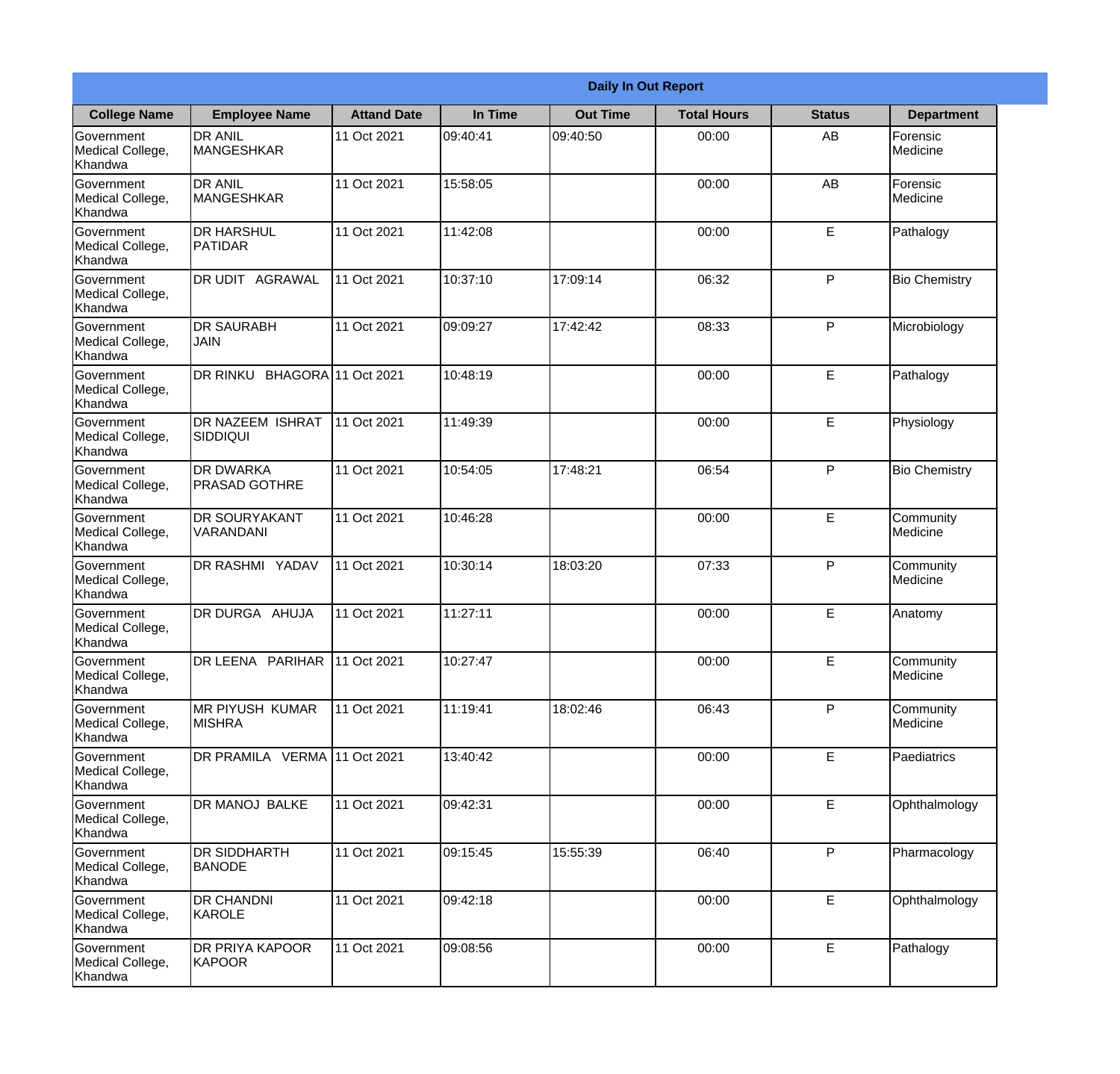| <b>Designation</b>                  | <b>Category</b> |
|-------------------------------------|-----------------|
| Assistant Professor   Para Clinical |                 |
| Assistant Professor   Para Clinical |                 |
| Assistant Professor   Para Clinical |                 |
| Associate Professor Non Clinical    |                 |
| Associate Professor Para Clinical   |                 |
| Assistant Professor   Para Clinical |                 |
| Professor                           | Non Clinical    |
| Demonstrator/Tutor   Non Clinical   |                 |
| Demonstrator/Tutor   Para Clinical  |                 |
| <b>Assistant Professor</b>          | Para Clinical   |
| Demonstrator/Tutor   Non Clinical   |                 |
| Assistant Professor   Para Clinical |                 |
| Statistician                        | Para Clinical   |
| Professor                           | Clinical        |
| Assistant Professor   Clinical      |                 |
| Associate Professor Para Clinical   |                 |
| <b>Assistant Professor</b>          | Clinical        |
| Demonstrator/Tutor   Para Clinical  |                 |

## **Daily In Out Report**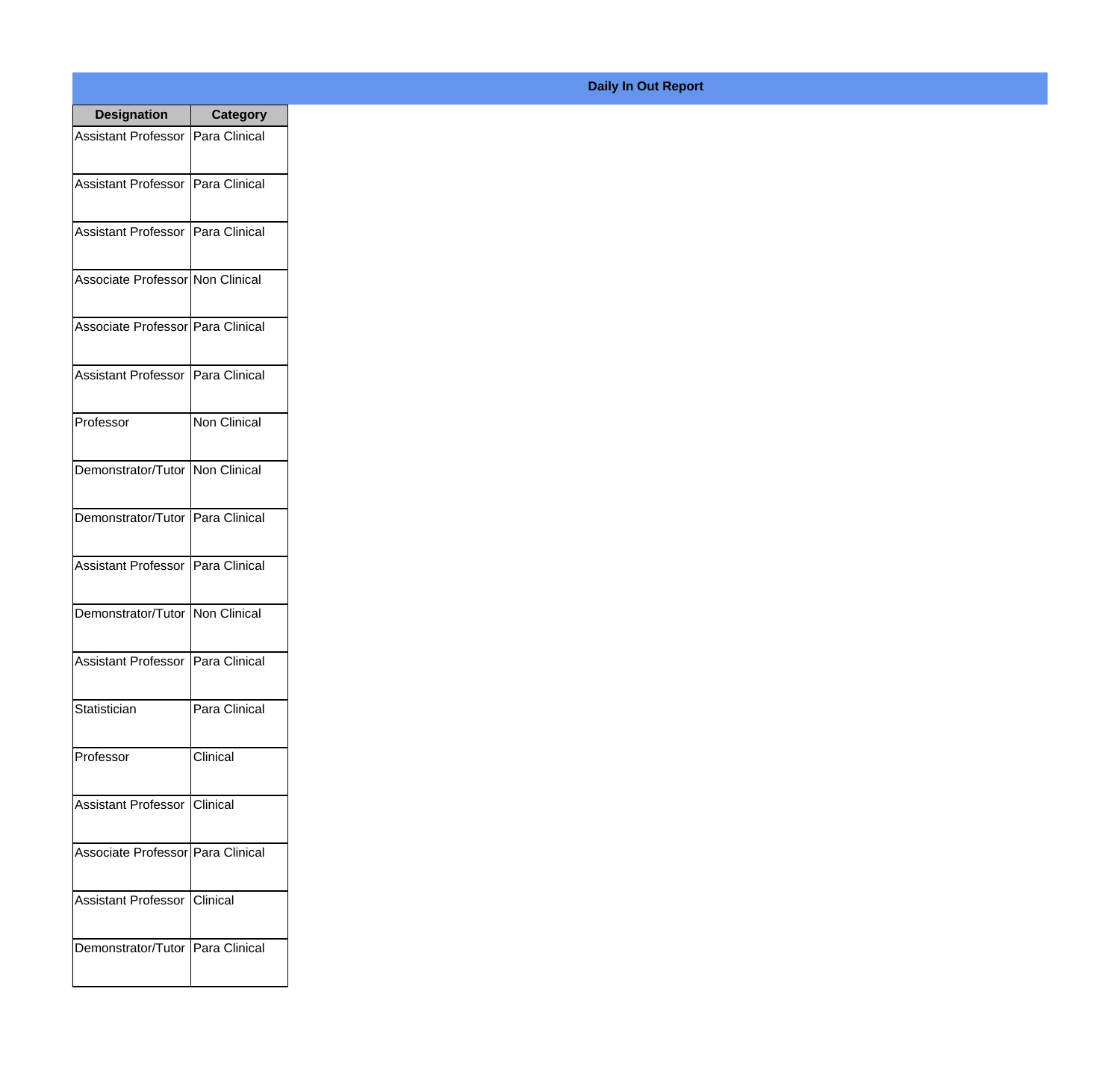|                                                  |                                                       |             |          |          | <b>Daily In Out Report</b> |             |                             |
|--------------------------------------------------|-------------------------------------------------------|-------------|----------|----------|----------------------------|-------------|-----------------------------|
| <b>Government</b><br>Medical College,<br>Khandwa | <b>DR SAPNA</b><br><b>MAHESHRAM</b>                   | 11 Oct 2021 | 11:13:01 |          | 00:00                      | E           | Community<br>Medicine       |
| Government<br>Medical College,<br>Khandwa        | <b>DR NISHA</b><br>KAITHWAS                           | 11 Oct 2021 | 10:35:21 | 13:41:40 | 03:06                      | P           | Psychiatry                  |
| Government<br>Medical College,<br>Khandwa        | <b>DR NISHA</b><br>KAITHWAS                           | 11 Oct 2021 | 16:50:08 |          | 03:06                      | P           | Psychiatry                  |
| Government<br>Medical College,<br>Khandwa        | DR SHAIKH M.KHALIQ 11 Oct 2021                        |             | 11:42:58 |          | 00:00                      | E           | <b>Bio Chemistry</b>        |
| Government<br>Medical College,<br>Khandwa        | <b>DR RAJU</b>                                        | 11 Oct 2021 | 09:25:12 |          | 00:00                      | E           | Forensic<br>Medicine        |
| Government<br>Medical College,<br>Khandwa        | <b>DR RANJEET</b><br><b>BADOLE</b>                    | 11 Oct 2021 | 10:56:58 |          | 00:00                      | E           | <b>General Medicine</b>     |
| Government<br>Medical College,<br>Khandwa        | <b>DR ARUN KUMAR</b><br>PARGI                         | 11 Oct 2021 | 11:07:45 |          | 00:00                      | E           | <b>General Surgery</b>      |
| Government<br>Medical College,<br>Khandwa        | <b>DR NITESHKUMAR</b><br>KISHORILAL<br><b>RATHORE</b> | 11 Oct 2021 | 11:29:46 | 17:42:54 | 06:13                      | P           | Pharmacology                |
| <b>Government</b><br>Medical College,<br>Khandwa | <b>DR PRIYESH</b><br><b>MARSKOLE</b>                  | 11 Oct 2021 | 08:58:19 | 18:03:37 | 09:05                      | P           | Community<br>Medicine       |
| Government<br>Medical College,<br>Khandwa        | <b>DR SANGEETA</b><br><b>CHINCHOLE</b>                | 11 Oct 2021 | 10:49:56 |          | 00:00                      | E           | Physiology                  |
| <b>Government</b><br>Medical College,<br>Khandwa | DR SUNIL BAJOLIYA                                     | 11 Oct 2021 | 11:10:20 |          | 00:00                      | E           | OTO-Rhiono-<br>Laryngology  |
| Government<br>Medical College,<br>Khandwa        | DR NISHA MANDLOI<br>PANWAR                            | 11 Oct 2021 | 09:48:27 | 16:50:59 | 07:02                      | P           | Obstetrics &<br>Gynaecology |
| Government<br>Medical College,<br>Khandwa        | DR NANDINI DIXIT                                      | 11 Oct 2021 | 11:24:13 |          | 00:00                      | E           | Paediatrics                 |
| Government<br>Medical College,<br>Khandwa        | <b>DR SATISH</b><br><b>CHANDEL</b>                    | 11 Oct 2021 | 11:55:29 |          | 00:00                      | E.          | Pharmacology                |
| Government<br>Medical College,<br>Khandwa        | <b>DR JITENDRA</b><br><b>AHIRWAR</b>                  | 11 Oct 2021 | 11:15:29 | 16:56:48 | 05:41                      | P           | Pathalogy                   |
| Government<br>Medical College,<br>Khandwa        | DR MUKTESHWARI<br><b>GUPTA</b>                        | 11 Oct 2021 | 10:09:49 |          | 00:00                      | E           | Pharmacology                |
| Government<br>Medical College,<br>Khandwa        | DR YASHPAL RAY                                        | 11 Oct 2021 | 14:07:42 |          | 00:00                      | $\mathsf E$ | Anatomy                     |